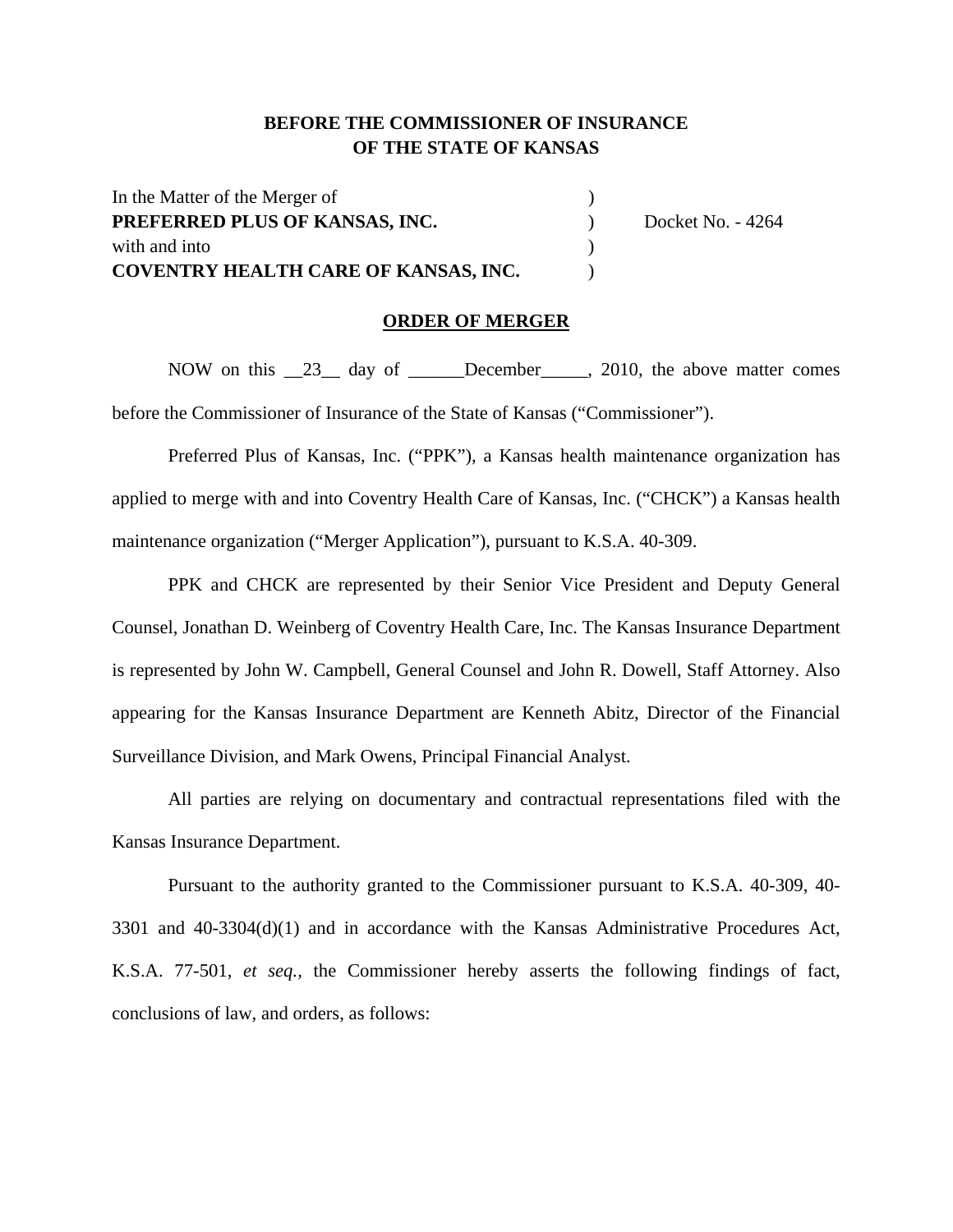#### **FINDINGS OF PUBLIC INTEREST AND POLICY**

The purpose of filing the Merger Application was to obtain the approval of the Kansas Insurance Department for the proposed merger of PPK with and into CHCK. The terms and conditions of the proposed merger are fully set forth in the Agreement of Merger ("Agreement").

Significant documents in the Merger Application have been reviewed by representatives of the Financial Surveillance Division and the Legal Division of the Kansas Insurance Department, and the Commissioner of Insurance has had the benefit of their technical expertise and advice.

Contained in the Merger Application were various exhibits, including, but not limited to a draft Agreement of Merger of PPK with and into CHCK, certificate of authority of PPK, minutes of special meetings of the board of directors and shareholders of PPK and CHCK approving the proposed merger (dated December 10, 2010), actuarial opinions, and financial statements.

The staff of the Kansas Insurance Department has inspected and reviewed the contents of the Agreement and related documents, to the extent necessary, and found that the filing of the Agreement and related documents are in accordance with K.S.A. 40-309 and that the Agreement and related documents have provided all of the information required under Kansas law to enable the Commissioner to render a decision on the proposed Agreement.

### **FINDINGS OF FACT AND CONCLUSIONS OF LAW**

1. PPK is a health maintenance organization structured and operating pursuant to the provisions of Article 32 of the Kansas Insurance Code, with its statutory office located in Wichita, Kansas. PPK has been authorized to transact business in Kansas since November 22, 1991.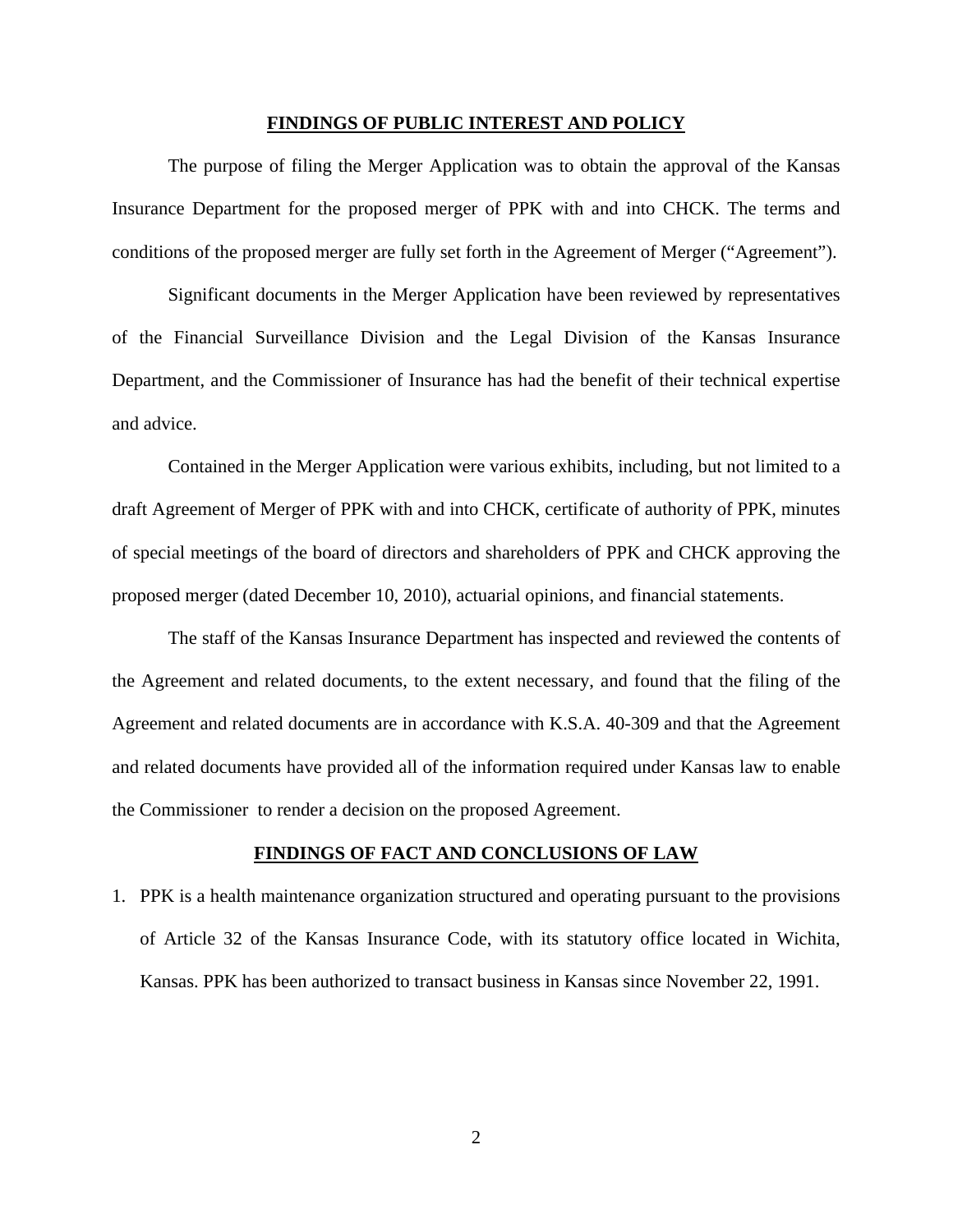- 2. CHCK is a health maintenance organization formed under the provisions of Article 32 of the Kansas Insurance Code, with its statutory office located in Wichita, Kansas. CHCK has been authorized to transact business in Kansas since August 31, 1991.
- 3. The Agreement and related documents establish that CHCK is exempt from filing a Form A, as required under K.S.A. 40-3304, because the merger of PPK with and into CHCK does not have the purpose or effect of changing or influencing control of CHCK inasmuch as both PPK and CHCK are wholly owned by Coventry Health Care, Inc., which will continue to own 100% of the issued and outstanding stock of CHCK, the surviving company.
- 4. Pursuant to K.S.A. 40-309, an insurance company of this state may merge with any other company of any other state engaged in like business and having similar corporate powers. PPK and CHCK are engaged in like business and have similar corporate powers.
- 5. Pursuant to K.S.A. 40-309, on December 10, 2010, a resolution was adopted by the Board of Directors of CHCK to effect the merger of PPK and CHCK. On December 10, 2010, the shareholder of PPK approved a resolution of the proposed merger.
- 6. PPK and CHCK filed an executed copy of the Agreement of Merger with the Kansas Insurance Department on December 14, 2010.
- 7. The Agreement is in compliance with the provisions of K.S.A. 40-309.
- 8. Contained in the Merger Application were all the necessary materials submitted to the Kansas Insurance Department in connection with the proposed merger.
- 9. The merger has been approved by the unanimous consent of the shareholder of PPK.
- 10. On the effective date of the merger, CHCK will assume and be responsible for all debts, obligations, claims and liabilities for which PPK is legally responsible and all assets of PPK will be transferred to CHCK.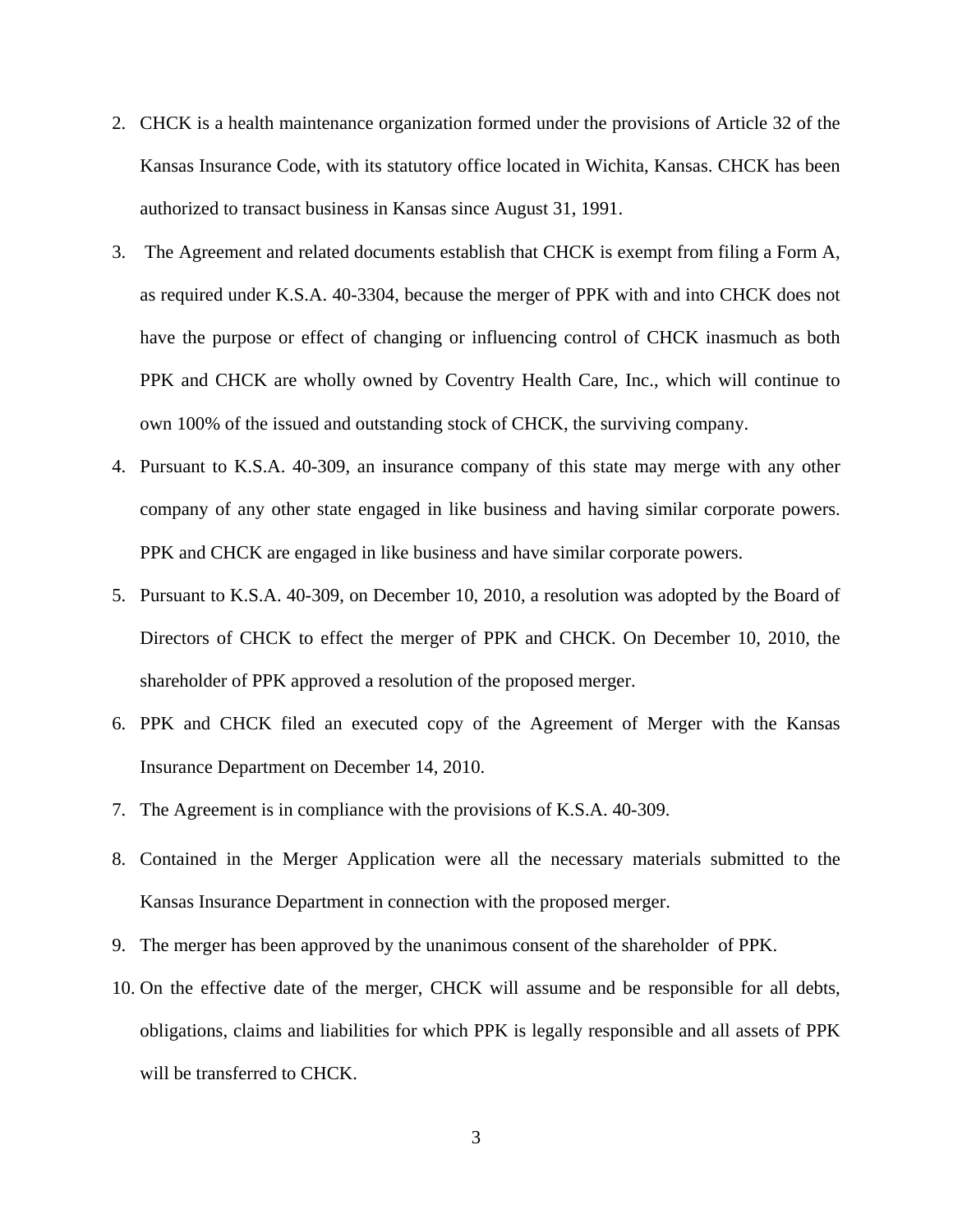- 11. The Agreement and related documents establish that on the effective date of the merger, CHCK will assume all policies and insurance business of PPK and will assume all rights, responsibilities, and obligations of PPK for such policies and insurance business.
- 12. No evidence has been introduced to establish that the proposed merger of PPK with and into CHCK would be injurious to or prejudice the interests of the policyholders and creditors.
- 13. No evidence has been introduced to establish that the proposed merger of PPK with and into CHCK will be hazardous or prejudicial to the insurance-buying public.

## **IT IS THEREFORE ORDERED BY THE COMMISSIONER OF INSURANCE THAT:**

1. The merger between PPK with and into CHCK is hereby approved pursuant to K.S.A. 40- 309 provided that (a) within sixty days of the date of this Order, the merger is effected and all appropriate closing documents are executed and filed with the Kansas Insurance Department; and (b) Coventry Health and Life Insurance Company and Coventry Health Care of Kansas, Inc., surviving entities of the merger with Preferred Health Systems Insurance Company and Preferred Plus of Kansas, Inc., will maintain an office in Wichita, Sedgwick, County, Kansas to provide services for Preferred Health Insurance Coverage. Said office will be staffed with not less than 185 full time equivalents for a period of not less than twelve (12) months from the date of this Order and will provide services for the following functional areas:

Senior Management Marketing and Sales Network Management and Development Medical Management Services Finance Underwriting and Actuarial Services and Support Legal and Regulatory Compliance Human Resources Information Technology Support Customer Service Operations

4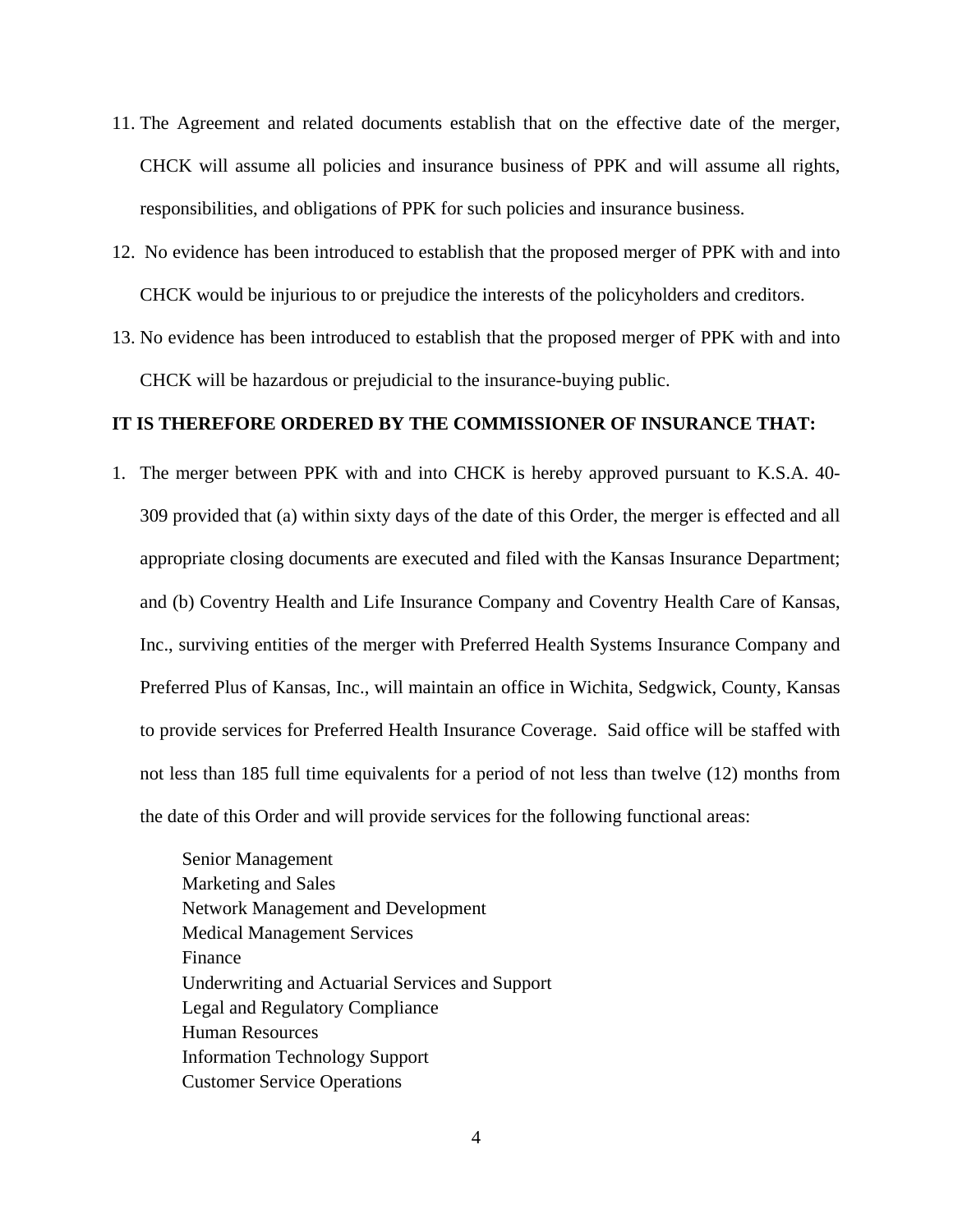In the event the membership associated with the Preferred Health Insurance Coverage falls below 100,000 members, the number of full time equivalents required shall be reduced to 145, provided all functional areas listed above shall remain unchanged.

- 2. CHCK shall be exempt from the application of the formal filing and approval requirements of K.S.A. 40-3304 as it may be deemed to apply to the merger of PPK with and into CHCK.
- 3. In conjunction with this Order, the Kansas Certificate of Authority of PPK shall be cancelled by the Commissioner of Insurance of Kansas.
- 4. The Commissioner of Insurance retains jurisdiction over the subject matter of this proceeding and over the parties for the purpose of entering such Orders as may be deemed necessary and appropriate.

## **NOTICE OF RIGHTS**

PPK is entitled to a hearing pursuant to K.S.A. 77-537, the Kansas Administrative Procedure Act. If PPK desires a hearing, the company must file a written request for a hearing with:

> John W. Campbell, General Counsel Kansas Insurance Department 420 S.W.  $9^{th}$  Street Topeka, Kansas 66612

This request must be filed within fifteen (15) days from the date of service of this Order. If PPK requests a hearing, the Kansas Insurance Department will notify the company of the time and place of the hearing and information on the procedures, right of representation, and other rights of parties relating to the conduct of the hearing, before commencement of the same.

If a hearing is not requested in the time and manner stated above, the Order shall become effective as a Final Order upon the expiration of time for requesting a hearing, pursuant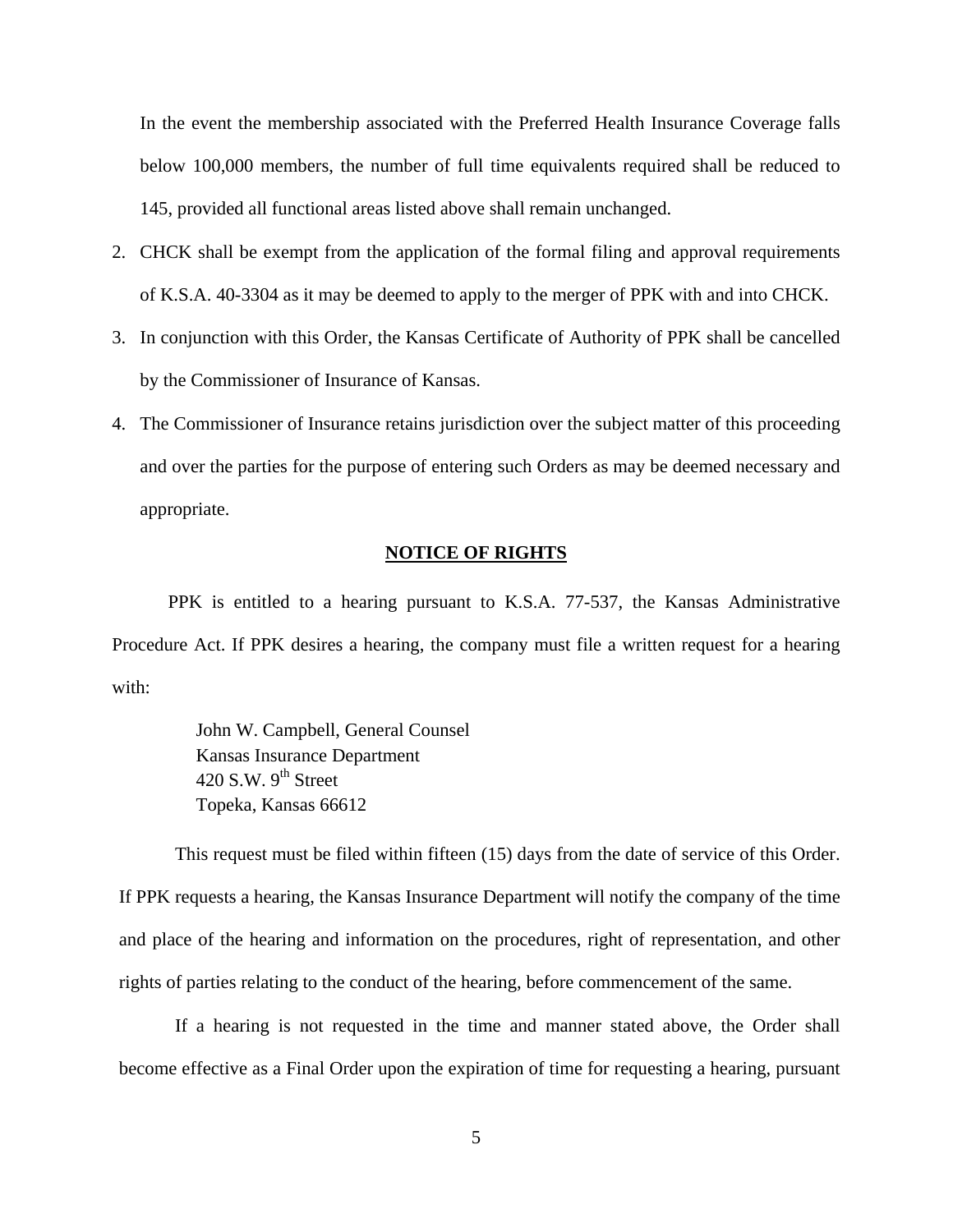to K.S.A. 77-613. In the event that PPK files a petition for judicial review, pursuant to K.S.A.

77-613(e), the agency officer to be served on behalf of the Kansas Insurance

Department is:

 John W. Campbell, General Counsel Kansas Insurance Department 420 S.W.  $9<sup>th</sup>$  Street Topeka, Kansas 66612

# **IT IS SO ORDERED THIS \_23rd\_\_\_ DAY OF \_\_DECEMBER\_, 2010 IN THE CITY OF TOPEKA, COUNTY OF SHAWNEE, STATE OF KANSAS.**



 $\angle$ s/ Sandy Praeger $\angle$  Sandy Praeger COMMISSIONER COMMISSIONER OF Insurance

 $\angle$ s/ John W. Campbell $\angle$  John W. Campbell General Counsel